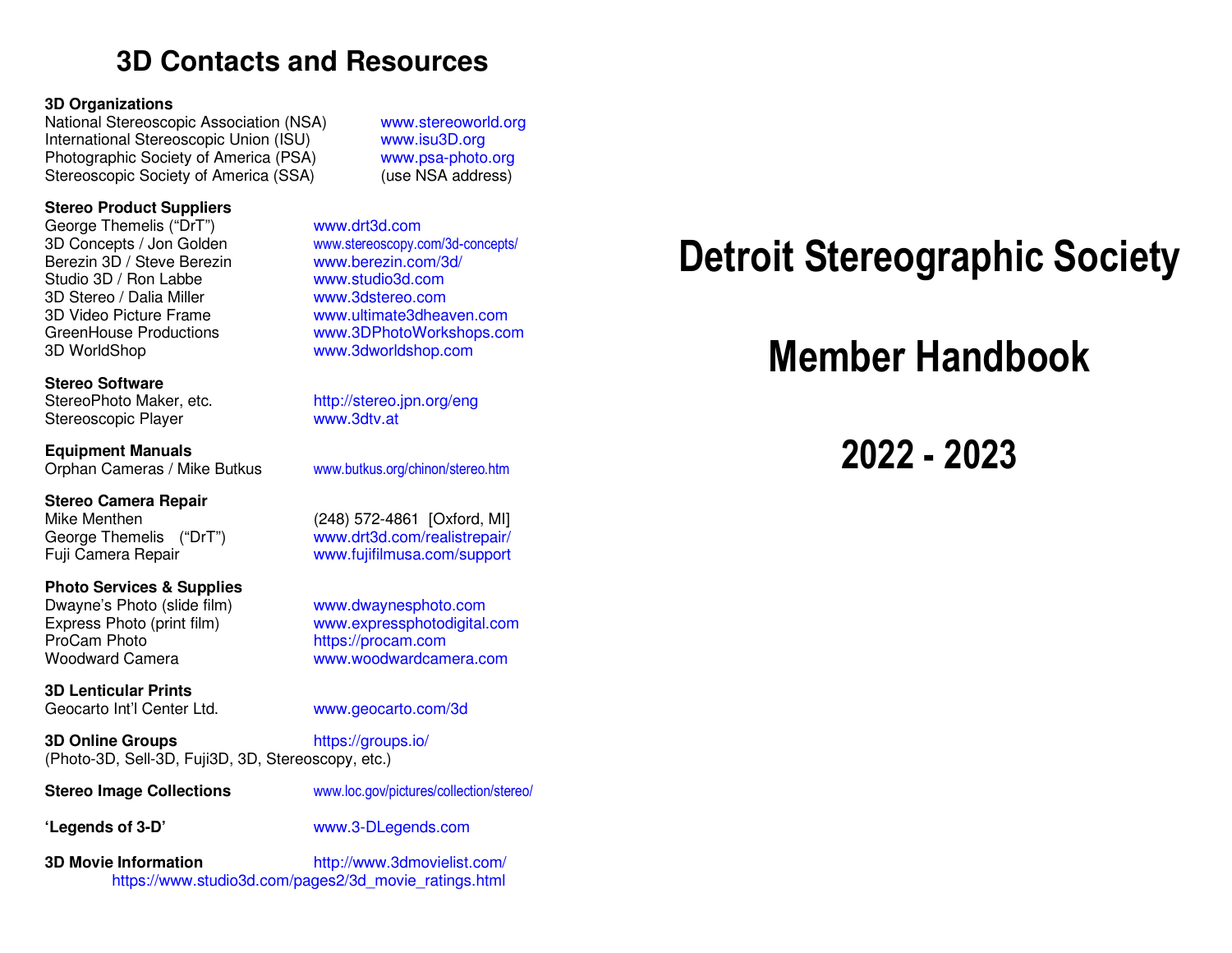### **Club Contacts 2022 - 2023**

| <b>President</b>         | <b>Barb Gauche</b>     | bpgauche@msn.com<br>(586) 322-7530                 |
|--------------------------|------------------------|----------------------------------------------------|
| <b>Vice-President</b>    | Doug Kaller            | dmkaller@hotmail.com<br>(248) 542-1360             |
| <b>Secretary</b>         | David Smith            | dtsmithnet3@yahoo.com<br>(313) 278-5127            |
| Treasurer /<br>Librarian | Jon Nachman            | kingconch1965@gmail.com<br>(248) 390-3768          |
| <b>Awards Chair</b>      | <b>Fred Huntzicker</b> | delfwh-junk@yahoo.com<br>(248) 504-7982            |
| Newsletter/<br>Webmaster | Dennis Green           | dennisgreen@comcast.net<br>(248) 398-3591          |
| Facebook Page            |                        | Bob Niemczewski bsnemo@yahoo.com<br>(313) 561-3410 |
| <b>ISCC Rep.</b>         | Dennis Hanser          | dmhanser@tir.com<br>(810) 724-4008                 |
| Historian                | <b>Steve Kiesling</b>  | stevek3d@aol.com<br>(734) 595-0245                 |

The President, Vice-President, Secretary, and Treasurer are elected positions and serve a one-year term. These four persons, along with recent Past President (currently Rick Shomsky), form the DSS Executive Board. Specific duties are described in the club Constitution and By-Laws, listed on pages 14-16.

There are also **many** other positions and roles that need to be filled for the club to run smoothly. We encourage all members to consider serving for some amount of time in whatever capacity is most suitable for you. The contributions of all volunteers are very much appreciated, and special recognition is given annually for the service each of these members gives to the club.

### **Detroit Stereographic Society Member Handbook 2022-2023**

**July, 2022** 

### **Welcome to the DSS!**

Welcome to the Detroit Stereographic Society! Whether you're a new member or a "veteran", we are pleased you have decided to join us, and hope your time with us will be both entertaining and educational. Since the club began in 1951, our goal has been to help our members learn about stereo (or "3D") photography, to increase their skills as stereographers, and to enjoy the friendship of fellow members. We hope to be your one-stop source for all you need to become an award-winning stereo photographer.

We've put together this handbook to help you become familiar with the club, and help you take advantage of the services we offer to our members. We hope you will find it helpful.

### **Index**

| 2022 Award Winners                | 21        |
|-----------------------------------|-----------|
| <b>Best Premiere Award</b>        | 22        |
| Buying & Selling 3D Items         | 5         |
| Camera Loan Program               | 19        |
| Club Contacts                     | cove      |
| <b>Competition Opportunities</b>  | $8-9$     |
| <b>Competition Rules</b>          | $19 - 23$ |
| <b>Competition Topics</b>         | 25        |
| <b>Constitution &amp; By-Laws</b> | $14 - 16$ |
| 3D Contacts & Resources           | cove      |
| <b>Discussion Group</b>           | 17        |
| Freebies                          | 5         |
| High Point Winners                | 24        |
| Judging                           | $6 - 7$   |
|                                   |           |

| 2022 Award Winners                | 21        | Life Members                | 17      |
|-----------------------------------|-----------|-----------------------------|---------|
| Best Premiere Award               | 22        | Meetings                    | $3-5$   |
| Buying & Selling 3D Items         | 5         | Membership & Patrons        | 2       |
| Camera Loan Program               | 19        | <b>Monthly Competitions</b> | 6       |
| <b>Club Contacts</b>              | cover     | Open Projection             | 4       |
| <b>Competition Opportunities</b>  | $8-9$     | 3D Organizations            | 18      |
| <b>Competition Rules</b>          | 19-23     | Programs                    | 4       |
| <b>Competition Topics</b>         | 25        | <b>Rising Star Award</b>    | 23      |
| <b>Constitution &amp; By-Laws</b> | $14 - 16$ | Safety & First Aid          | 13      |
| 3D Contacts & Resources           | cover     | Schedule                    | 25      |
| Discussion Group                  | 17        | Scoring & Awards            | 21      |
| Freebies                          | 5         | 3D Lending Library          | $10-13$ |
| <b>High Point Winners</b>         | 24        | Website & Newsletter        | 2       |
| hudaina.                          | հ-7       |                             |         |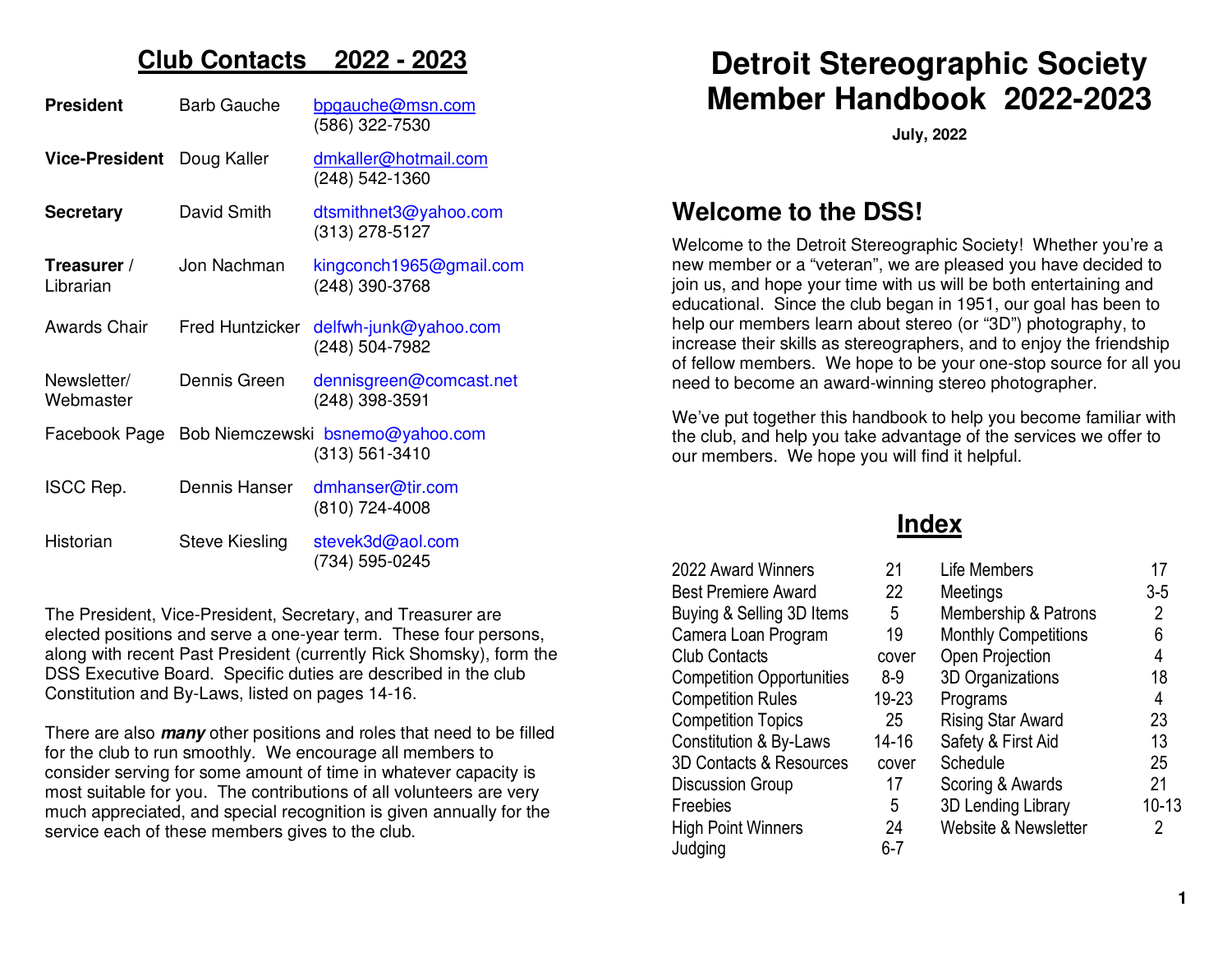### **DSS Website and Newsletter**

Our club website address is easy to remember: www.Detroit3D.org We work to keep it up-to-date with relevant, helpful information, and encourage all members to visit the site regularly. We also have a Facebook page – https://www.facebook.com/detroitss/

Our award-winning newsletter The Stereo Window is published September through June, keeping members updated on each month's events and the latest news in the world of stereo imaging. Contributions from members – whether articles, images, or both are always welcome!

### **Membership Categories**

We offer several membership choices to those who would like to become a part of the Detroit Stereographic Society. A **Full Membership** lets you participate in all club competitions and makesyou eligible for awards and for service in various club positions. A **Family Membership** allows everyone in your family to be a Full Member, at a special rate. **Associate Memberships** are similar to Full Memberships, but they do not allow participation in our monthly club competitions, or provide eligibility for competition awards.

All **new members** joining the club for the first time are also eligible for \$5 off their membership fee, and a free 3D gift from the club – our way of thanking you for becoming part of our organization.

All members are eligible to receive our monthly newsletter The Stereo Window online, at no additional charge. The newsletter is available in versions designed for reading onscreen and for printing – you may select either or both versions. Printed copies can be mailed to you for an additional \$10 annual payment.

### **Patrons**

We do our very best to keep our expenses under control, and as a result, we have the lowest dues of any camera club we know. However, this doesn't quite cover all our costs, so we ask our members to consider being "**Patrons**" of the club and donate some additional amount along with their dues, as they are able, to help make up the difference. This has proven to be a tremendous help, and we sincerely thank all who have contributed in this way! Dues amounts, forms, and access to PayPal service can be found on the club website at www.Detroit3D.org/membership\_form.htm

### **Meetings**

We normally schedule 10 regular monthly meetings each year, on the second Wednesday of each month, from September through June. To avoid conflicts with our members' vacation schedules and to give us time to prepare for the coming season, we do not schedule meetings in July and August.

Our meetings are scheduled to run from 7:00pm to 9:30pm. We need to clean up and exit the building by 10:00pm, so it's important that we start on time and return promptly from the refreshment break. Please do your best to arrive before 7:00pm, and be ready to begin the meeting by 7:00pm.

One exception to this start time is our December meeting, when we typically begin a half-hour earlier at 6:30pm to accommodate our annual Holiday Dinner. Please remember to arrive earlier for that, especially if you are bringing a food or dessert item.

A meeting may have to be rescheduled if the Livonia city offices or schools are closed. Please check with us when that is the case.

Occasionally we may hold a special meeting for a workshop or to judge an international competition. Any such meetings will be announced in advance in our newsletter and on our club website.

### **Meeting Agenda**

Our meetings generally include a short 3D program, some announcements, our featured program or workshop, a refreshment break, and the monthly competition. The June meeting is our annual business meeting, followed by our members' best images of the year, and ending with the presentation of our annual awards. Polarized glasses are provided for all. Visitors and guests are always welcome at all meetings.

### **Site Logistics**

Our meetings are held in the Card Room of the Livonia Civic Park Senior Center, at the SE corner of Farmington and 5 Mile Rd. The building is generally open an hour or more before the meeting begins. If you can come early and help set up the room, or stay afterward and help restore the room, it is greatly appreciated! A document detailing the setup and teardown process is available on the club website, at the top of the "Meetings" page.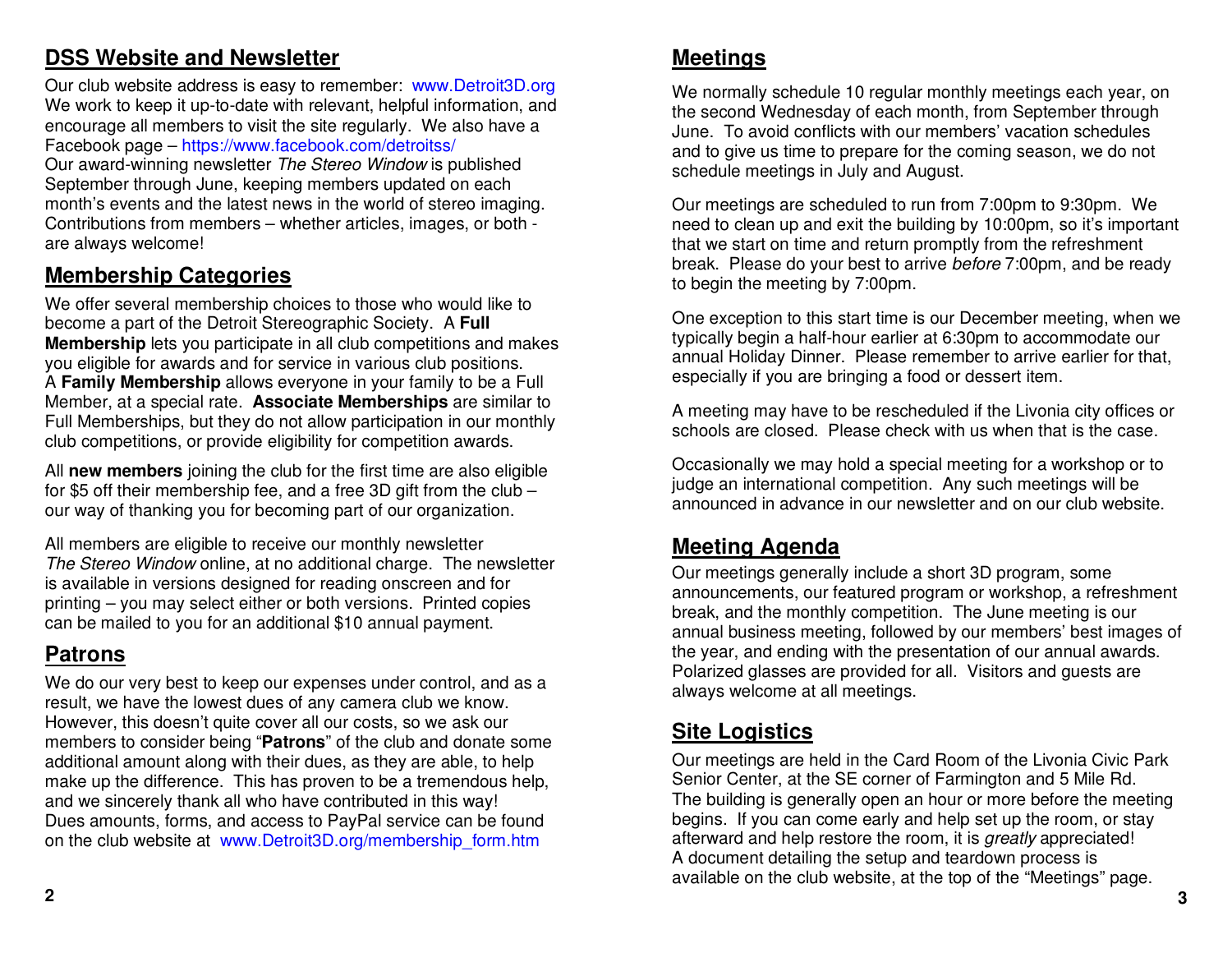### **Programs**

We try our best to schedule interesting and informative programs for each meeting, and always appreciate learning of any new programs that are suitable for our group (especially ones made by our members!). Usually the program will involve projection of a collection of stereo images. In some cases, the program will be a workshop or presentation by a knowledgeable member or guest, to help us all learn more about stereo. To help in our planning, please let our officers know what kind of programs you would like to see, and also of any programs you are willing to present.

### **Refreshment Break**

We always try to have a light snack available for our members to enjoy between the program and the competition. This also provides an opportunity for everyone to get to know each other a little better (please use the name tags provided to help with this). Sometimes people will bring 3D items to the meetings to demonstrate or to sell, and the breaks are also a good time to take advantage of that, too.

We ask that our members donate \$1 per meeting to help cover the cost of the food. Guests and visitors are welcome to enjoy the refreshments at no charge.

### **Open Projection**

Some people prefer not to participate in a competition, but would still like an opportunity to show their work, and possibly request comments. For these members we offer "Open Projection". Any interested member may bring in up to 5 images to project, describe, and ask for comments (if desired). Simply bring them to the projection table before the meeting and ask for them to be shown during the Open Projector segment.

We urge all members to show their work in one form or another, either in competition, during open projection time, or as a program at the beginning of the meeting. This way everyone benefits from seeing each other's 3D photos, presented in the format that is the most comfortable for you.

### **Buying and Selling 3D Items**

One of the benefits of being able to get together as a group of people with a common interest in 3D is sharing some of the special items and equipment we collect with others. We always invite our members to bring any special stereo items to the meetings to display, sell, or trade. A particularly good opportunity to do this is at the December meeting, when we have extra time available for show and tell (or show and sell!), but anytime is fine for this.

If you have things to sell, you may want to let our newsletter editor know in advance about what you plan to bring, so he can mention that in the newsletter, and people can come prepared to shop.

### **Special Purchase Opportunities**

Occasionally we are able to offer some very good deals on various stereo items to our members, and we invite you to take advantage of them whenever possible. We will announce any such opportunities in the future at our meetings and in the newsletter, and we encourage you to consider participating in these sales.

### **"Freebies"**

A while back, a 3D dealer donated some items to give away to our members. Several years and *many* donations later, our "Freebie" events have become a popular tradition and a fun way to reward our members who make the extra effort to attend our winter meetings. We invite our members to donate any interesting 3D related items in "giftable" condition to the cause, and to be sure to attend our meetings for a chance to win some really nice items!

### **DSS Philharmonic** (!)

Maybe it's not stereo photography, but the *sound* is in stereo! Some of our multi-talented members treat us with live seasonal music at our annual Holiday Dinner in December. If you're interested in joining in, just contact a club officer and let us know. It's great fun for all! (Just for the record, the group's official name is the "DSS Philharmonic & Trans-Livonia All-Star Minstrel & Senior Center Lonely Hearts Club Festivus Dinner Ensemble Players".)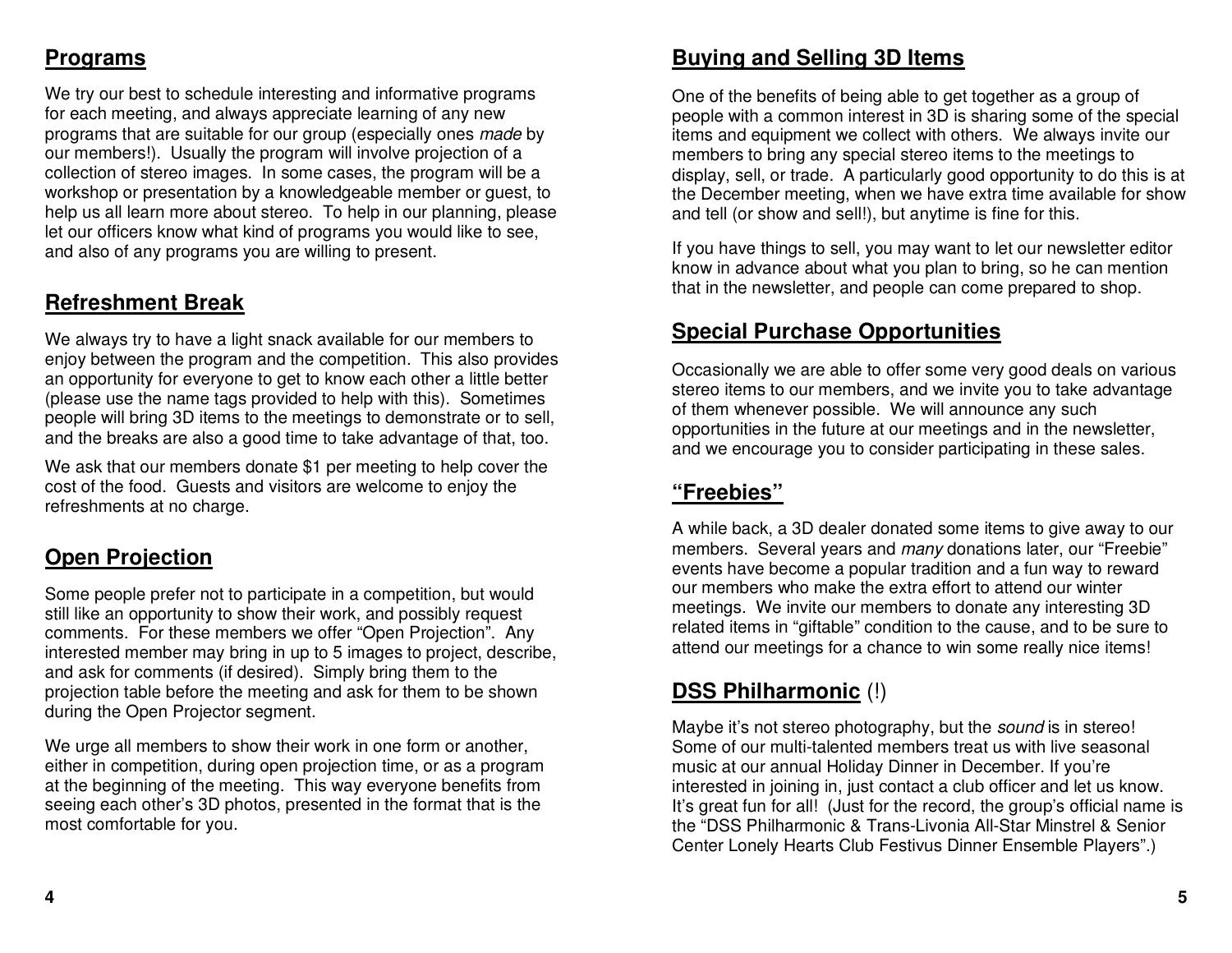### **Monthly Competitions**

One of the best ways to learn about something is to actually do it, so we always urge our members to actively produce stereo images. To help promote that idea, we schedule competitions each month among our members. Each spring we ask for suggestions from our members for interesting competition topics for the coming year, and we publish them in our June newsletter, so that you'll be ready with entries when the meetings begin in September. We try to select topics that everyone can do, which allow room for creativity and originality. While members are not required to take part in these competitions, they are certainly encouraged to do so. Participation in these competitions will help you become a much better stereo photographer, and will help you build up a nice collection of quality images. Details about the monthly competitions can be found on pages 19-25 in this handbook.

### **Judging**

An intrinsic part of choosing images to enter in a competition is learning to evaluate your work and select the best images. Participating as a judge helps you develop a critical eye for factors that make good stereo images. We ask all returning members to serve about twice a year as a judge for our monthly competitions. Reasonable attempts will be made to allow every member who desires to judge an opportunity to do so.

Our new judging process uses four judges, and no alternate judge. Judges will still score their own images with a "0" (zero), which will be replaced with the middle score of the other 3 judges. This lets all eligible members enter images into the competitions, and provides more uniform and representative scores. This also allows the work of the image makers to be judged by their peers (other entrants), and helps provide some randomness to the process.

Prior to the meeting, each judge will be sent a set of images, and a scoresheet with room for comments. The scoring is done using a 4-9 point scale. The goal is simply to identify and rank the best images. Consistent, impartial scoring is the key! Image titles and entrant's names are not provided to the judges to assure that their scores will be based only on the merits of the image alone. See the "DSS Judging Procedures" on the next page for more information.

### **DSS Judging Procedures**

Each competition uses four judges who examine the entered images and award them a score from 4 to 9 points, as follows:

- **9** Exceptional Flawless; cannot be improved
- **8** Outstanding Near-perfect, very little to improve
- **7** Great Well made, award worthy
- $6 Good$  Above average, but could be better
- **5** Average Common, typical "snapshot"<br>**4** Deficient Has significant flaws
- **Has significant flaws**

The judge's score should reflect the following criteria:

- Technical Merit: Focus, Exposure, Distracting Artifacts, etc.
- Use of 3D: Depth, Proper Alignment, Window Violations, etc.
- Artistic Impact: Use of Design Elements, Composition, etc.
- Adherence to Topic: Is subject in keeping with assigned topic?

To help make the judging easier and more consistent, judges may preview all entries before the actual scoring begins. The image titles and entrant's names are not provided during the judging to assure the scores given are based only on the quality of the image.

We do not score lower than 4, since that is sufficient to inform the maker that the image needs improvement.

If a judge sees an image he has entered, that judge must score a "0" (zero), so the Awards Chairperson will know that they need to replace that score with the median of the other scores given.

Judges are strongly urged to use the full range of scores available, and not to rate a large majority of the images as "average".

Judges are also encouraged to provide comments about the image that can help the entrants know which elements of the image most influenced the score that was given. The identity of the judge making the comment will be kept confidential.

It is vitally important that judges try to remain both *consistent* and impartial during the scoring process while all the images enteredare being judged. Remember, it's not the subject itself we are evaluating, but the way the photographer presents that subject.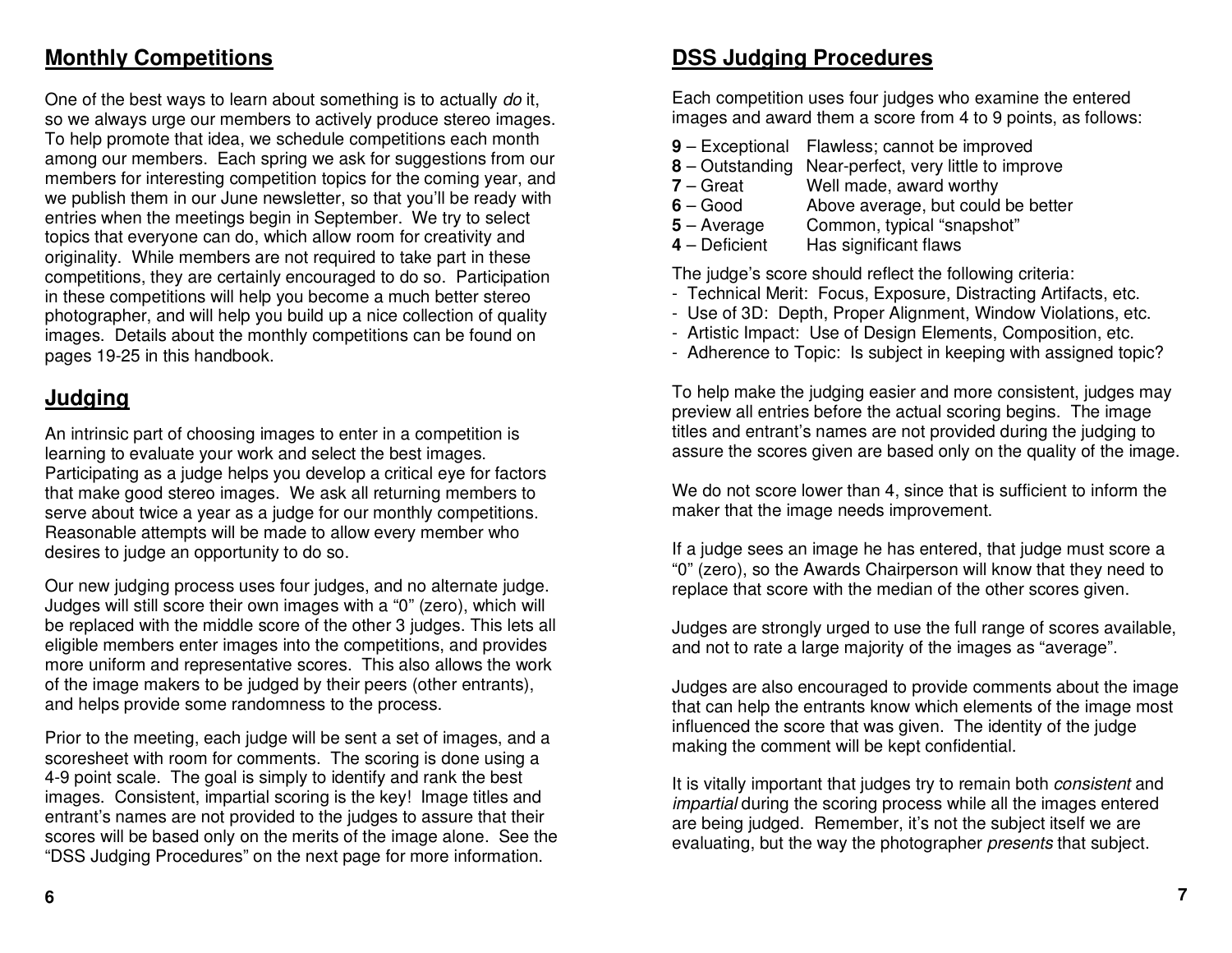### **Other Competition Opportunities**

For those who enjoy the challenge of competition, there are several other chances to vie for awards in international 3D events.

Each fall the DSS sponsors the **Detroit International Stereo Exhibition** ("**DISE**"). The exhibition is open to digital entries only. There will be 3 gold medals, 18 main awards, and several Honorable Mention awards available to win in this 2022 event. Entries must be submitted by Monday, October 24, and the judging will be held on Saturday, October 29. Entry forms and further details are available on the DSS website.

A unique PSA-sponsored competition some of our members have taken part in is the annual **Stereo Sequence Competition**. The participants submit groups of 2-18 images on any topic the entrant chooses. These entries are judged in the summer and then exhibited throughout the year by many clubs, including the DSS. This is always one of our favorite presentations each year. It is open to those who are members of the PSA (Photographic Society of America). Only digital entries are accepted for this competition.

Another competition we traditionally participate in is the PSA's **International Stereo Club Competition**, or **ISCC**. This is an annual contest between several stereo clubs around the world, including ours, and is conducted in three rounds, held from November to May. Each club submits up to 6 entries in each of the three rounds, for judging by one of the participating clubs. We ask your help in maintaining our record of success. Our club's entries are primarily taken from the images that have been submitted in the monthly competitions. Only digital entries are accepted.

A newer exhibition we have been involved with is the semi-annual **Club Online Digital Exhibition,** or **ISU-CODE**, sponsored by the International Stereoscopic Union. These are exhibitions of digital 3D images submitted by stereo clubs from around the world, and the programs to date have consistently proven to be fascinating collections of 3D images. Of course, all these clubs get to see our images, too, when they show these programs at their own meetings. We often start our meetings by showing one of these programs. They've been a lot of fun to watch, and we hope you will participate in the monthly club competitions to help provide images for us to include as part of our ISU-CODE entries.

Please note that by participating in the monthly DSS competitions, you automatically give the club permission to use those images (if selected) as part of our club's entries in the ISCC and the ISU-CODE competitions, unless you specifically request otherwise.

Stereographers who like making slides or stereo cards, but prefer not to compete, can join the **Stereoscopic Society of America** (SSA) and participate in "Folios". A traditional Folio is a collection of prints or transparencies that circulates among a group by mail. Participants write comments about each image they receive, note the comments on their own image, and replace it with a new image each time the Folio comes around, before forwarding it on.

There are also opportunities in the SSA to exchange stereo cards in the traditional Holmes format stereoviews (3-1/2" x 7") through the **Amateur Photographic Exchange Club** (APEC). Here, each member provides enough copies of one of their own stereoviews for all the others in the group, and in exchange they receive a full set of all the images from the other members, four times a year.

In a similar fashion, the **Digital Stereoview Exchange Club** (DSEC) trades views made on standard 4" x 6" print paper. The coordinator places these images in special flipbooks that fit in a standard card viewer, and sends a book to each participating member. This allows participants to give and receive good images without the time and effort needed for making traditional stereo cards. All SSA members may participate (SSA members must first be members of the NSA, the National Stereoscopic Association).

There are many PSA-recognized exhibitions and competitions throughout the year that allow photographers to earn points toward "Star Ratings". PSA Star Ratings represent the achievement of certain goals for accumulated acceptances awarded in PSAsanctioned competitions. Many of these competitions have sections for slides, stereoviews and digital images, and some even have special categories for phantograms and non-photographic stereo images (though non-photographic images do not qualify for PSA recognition). Listings for these exhibitions and competitions can be found each month in our newsletter, The Stereo Window, and also on the PSA website (www.psa-photo.org).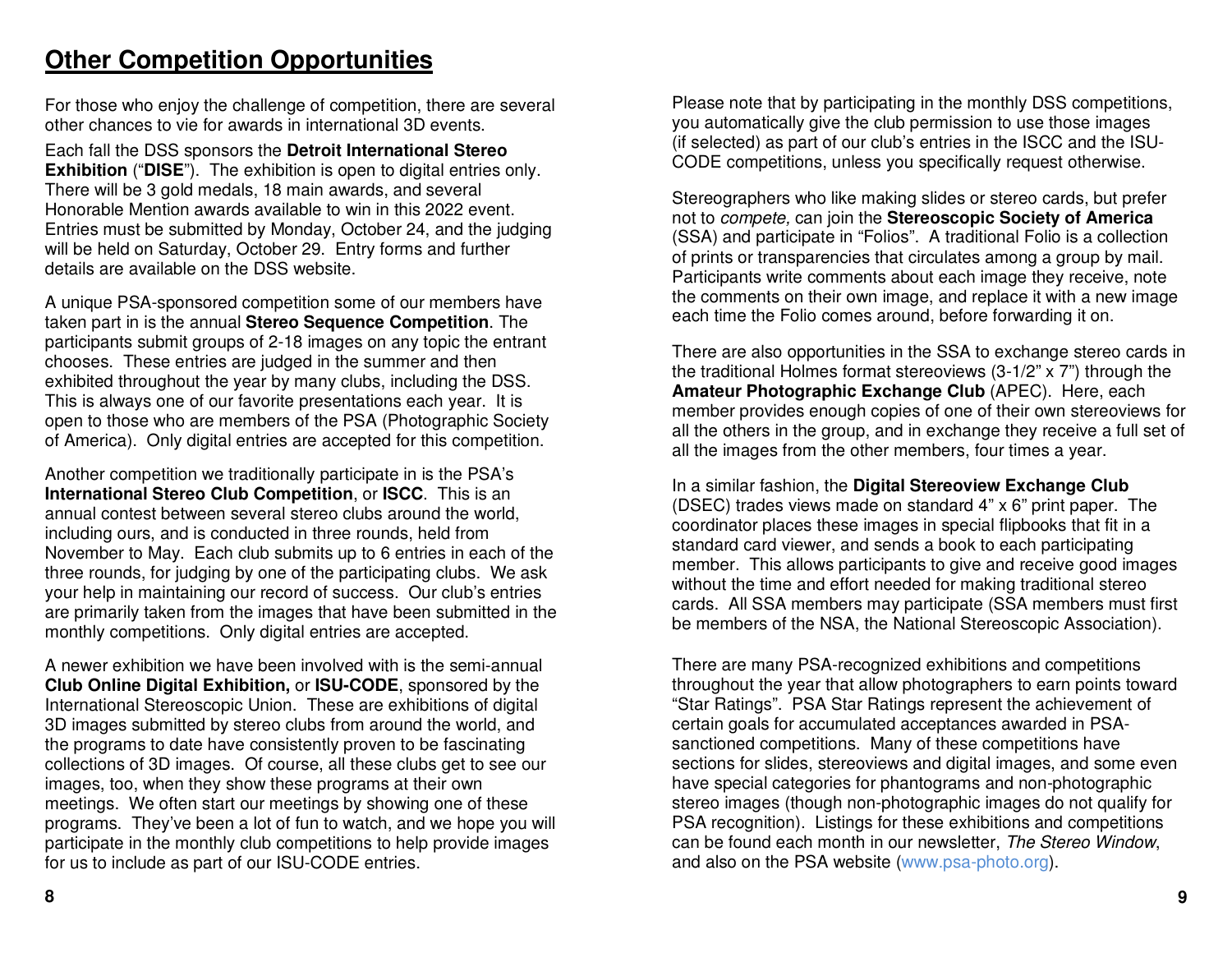### **DSS 3D Lending Library**

Our 3D Lending Library offers members access to a wide variety of 3D resources, at no cost! To reserve an item, just contact club librarian Jon Nachman by email at kingconch1965@gmail.com

### **Workshops, Tutorials, and Training Videos**

*(Descriptions of many titles can be found at www.3DphotoWorkshops.com)*

#### **Stereo Basics:**

"Dr. T's Stereo Tutorials, Vol. 1 & 2" - Themelis "Getting Started in Stereo Photography" – Rywick "Stereo Photography Using A Manual Stereo Camera" - Themelis "How To Take Better Stereo Pictures Via Good Composition" - Themelis "How To Take Stereo Pictures With A Single (2D) Camera" - Themelis "Stereo Photography With Variable Stereo Base" – Themelis "Digital 101" – Themelis "Nishika – Step Into the Third Dimension" - Price "History of the NSA" – Waldsmith "Stereo Window Archive through 2014" (not a video) "Stereo World Complete Issues and Index, 1974-2008" (not a video) "Reel 3-D News Collection" (not a video) "PSA Promotional Video"

#### **Slide Mounting:**

 "Slide Mounting for Projection 101" - Hughes "Slide Mounting Using RBT Mounts" - Themelis "Stereo Window and Cropping" – Moll DSS Slide Mounting Demonstrations - Yelcich

#### **Stereo Cards:**

 "Making Modern Stereo Cards: Creating the Image" - Hughes "Making Modern Stereo Cards: Creating the Cards" - Hughes "Making Stereo Cards Using StereoPhoto Maker" - Hughes "Graphic Design & Assembly of Modern Stereo Cards" – Dory/Ferguson "Advanced Techniques In Stereocard Making" – Lee "Stereo Photography: Places & Times Remembered" - Glintenkamp

#### **Anaglyphs and Phantograms:**

 "Anaglyphs - What and How" - Shelley "Art of Creating Anaglyphs" - Harp "Introduction to Making Phantograms" - Hughes "Shooting Phantograms Outdoors in Nature" - Rothstein "Practical Shooting Setup" & "Processing Phantograms" – Rothstein/Levy

#### **Special Techniques:**

 "DSS Tabletops Workshop" - Hanser "Making Stereo Panoramas" - Lee "Modern Glamour Stereo Photography" - Starosta/Wilson/Ferguson/Maslin "Single-Camera Hyper/Hypostereos" – Themelis "High Dynamic Range Imaging in Stereo" - Kesner "Digital Retouching of Stereo Views" - Hughes "Digital Darkroom Resource" – Brooks *(digital book)* "Photography for Social Media" - Ketron "The Art of Travel Photography" – Sartore "The Complete Guide to Smartphone Photography" - Platt

#### **Software:**

"A Beginner's Guide to StereoPhoto Maker" - Starkman "Starting With StereoData Maker" - Hughes "Photoshop Techniques for Stereo" - Gasperini "MyAlbum" – Labbe "Best of Photoshop User Magazine, # 8" (not a video) "Best of Photoshop CS2 Training DVD" "Comprehensive Photoshop CS3 Training DVD*"* 

**2D-3D Conversion:** "2D to 3D Conversion" - Shelley "2D to 3D Conversion in 2 Minutes" - Mitofsky

#### **Digital Projection:**

 "Digital Stereo Projection for Beginners" - Hughes "Digital Stereo Slideshows" – Hart "Side By Side" - Reeves

#### **View-Master:**

 "Custom View-Master Reels" – Aronowitz/Borer "View-Master Special Interest Group Meeting" – Borer

### **3D Image Collections:**

#### **Individual Stereo Images:**

48<sup>th</sup> Annual PSA Stereo Sequence Competition (2011-12) 49<sup>th</sup> Annual PSA Stereo Sequence Competition (2012-13) 50<sup>th</sup> Annual PSA Stereo Sequence Competition (2013-14)

#### **Stereoview Collections:**  Stereo-Travel – Palestine (1908), Keystone - "Tour of the World" (600-views) Keystone – (Multiple Boxed Sets)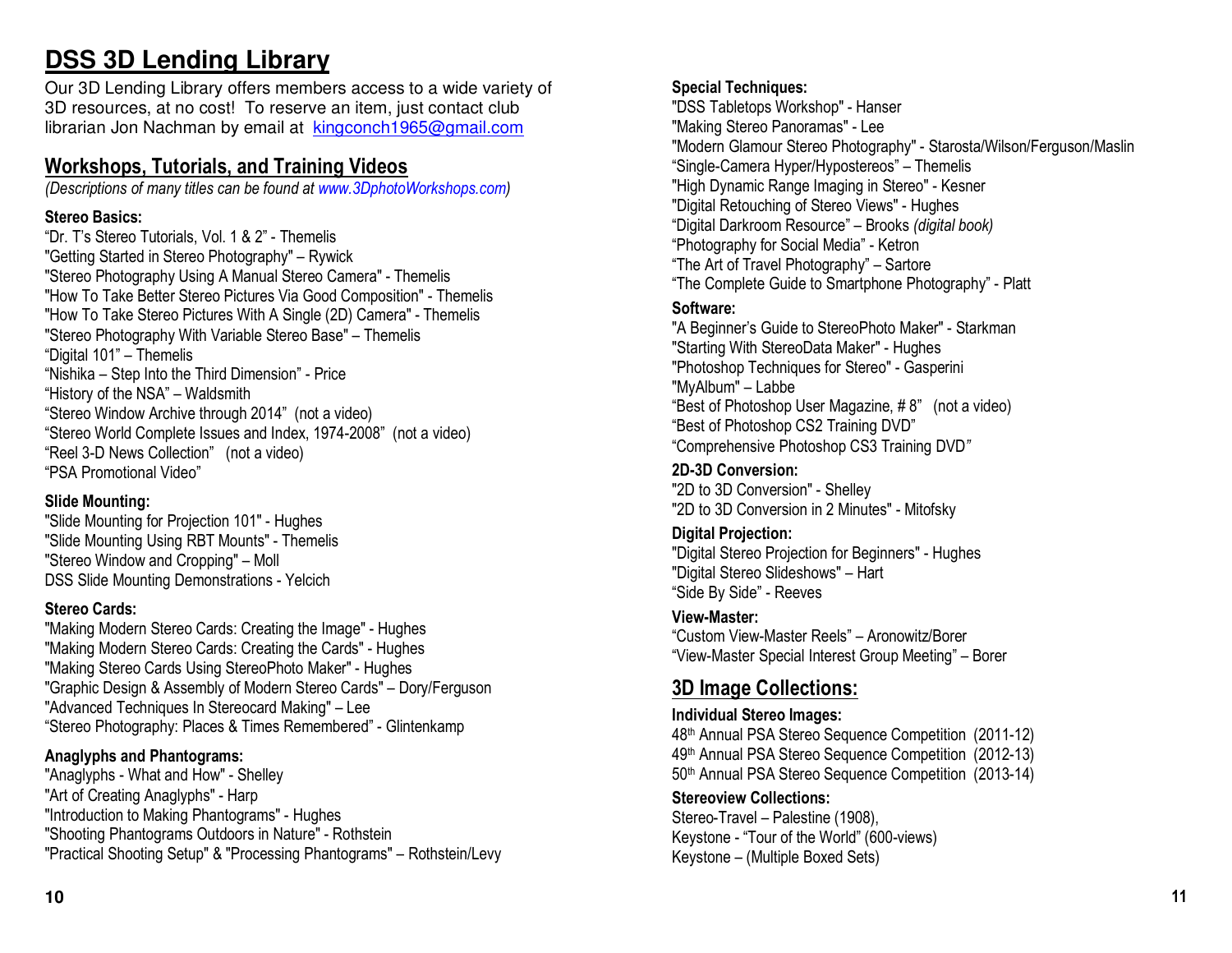## **DSS 3D Lending Library** (con't)

### **3D Movies***:* **Commercial (Blu-Ray):**

*300: Rise of an Empire 3D Adventures of Tintin Alice in Wonderland 3D Alita – Battle Angel Amazing Ocean 3D The Amazing Spider-Man 2 3D Ant-Man Avatar* Avengers – Age of Ultron *Brave Cars 2 Clash of the Titans 3D Cloudy with a Chance of Meatballs Cloudy with a Chance of Meatballs 2 Doctor Strange Epic Escape from Planet Earth Ghost Rider – Spirit of Vengeance Gravity 3D* Guardians of the Galaxy **Harry Potter - Deathly Hallows**, Pt.1 *Harry Potter - Deathly Hallows, Pt.2 Hobbit – The Unexpected Journey Hobbit – The Desolation of Smaug How to Train Your Dragon 3D Hugo Immortals 3D Ice Age – Continental Drift* Journey of Man in 3D- Cirque du Soleil *Jonas Brothers 3D Concert Jumper 3D* Legend of the Guardians *The Lorax 3D Madagascar 3: Europe's Most Wanted 3D Magic Forest Mars Needs Moms 3D* **The Martian Community Community Community Megamind 3D** *Michael Jackson's This Is It Monsters Inc. Mr. Peabody & Sherman* Nitro Circus *Nurse 3D Oz, the Great and Powerful 3D ParaNorman 3D Pirates of the Carib: on Stranger Tides Planes Predator 3D Puss & Boots 3D 3D Rarities Shrek 2 3D Shrek the Third 3D Shrek 4 – Forever After Spy Kids 4 Star Trek – Into the Darkness Star Wars 3D – The Force Awakens Texas Chainsaw Titanic – 100 Years in 3D Transformers - Dark of the Moon Tron Legacy 3D Universe–7 Wonders of Solar System Upside Down Thor Toy Story Toy Story 2Walking with Dinosaurs: the 3D Movie* 

Bolt 3D John Carter 3D Jurassic Park 3D Lord of the Dance Universe in 3D - New Dimension The Wizard of Oz

#### **DSS 3D Lending Library**(con't)

#### **3D Movies***:* **Commercial (Anaglyph):**

 *Coraline The Polar Express in 3D New York in 3D* New York in 3D My Bloody Valentine 3D *Shrek 3D* Spy Kids 3D – Game Over *Scar 3D Night of the Living Dead 3D – Re-animation* 

### **3D Movies: 'Home-Made':**

 *Alex Attard's Backyard* (Corrigan) *Helicopter Ride* (Corrigan) *Coker Challenge* - *Vintage Race Cars & Ruby Falls* (Corrigan) *Silver Bells: DSS Christmas Party 2014* (Harris) *Tribute to Matthew Brady & DSS Holiday Parties* (Harris)

### **3D Books & Literature:**

Photographing in 3-D (Burder/Whitehouse) Beginner's Guide to 3D Stereo (Beech) (Cooper) The 3D Photography Book The Magic of 3D Photography (Tank) My HTC EVO 3D (Watson/Johnston) Photo-Ed – 3-D Photography (Winter 2007) (Winter 2011) Photo-Ed – The Magic of 3-D (Winter 2015)  $Photo$ -The 3D Issue Photo-Ed – Guide to Photography,  $3^{rd}$  Ed.

### **Safety & First Aid**

The safety and well-being of our members and guests is extremely important to us, and we make every effort to keep it a high priority.

We do our best to keep the aisles and exits clear, tape down cords, and install night lights and desk lamps to allow safe movement in the dark. Hand sanitizer and masks are kept at the entrance to the room, and a first-aid kit is always ready and available for use. In case of a severe storm, the Senior Center has an underground 'safe room' we can use. Fire extinguishers are near the sink area and in the hallway.

A defibrillator unit is on the wall just outside our meeting room, should one ever be needed. First responders are nearby at the Livonia Fire and Police Departments, and St. Mary's Hospital emergency room is just 1-1/2 miles to the west at 5 Mile and Levan.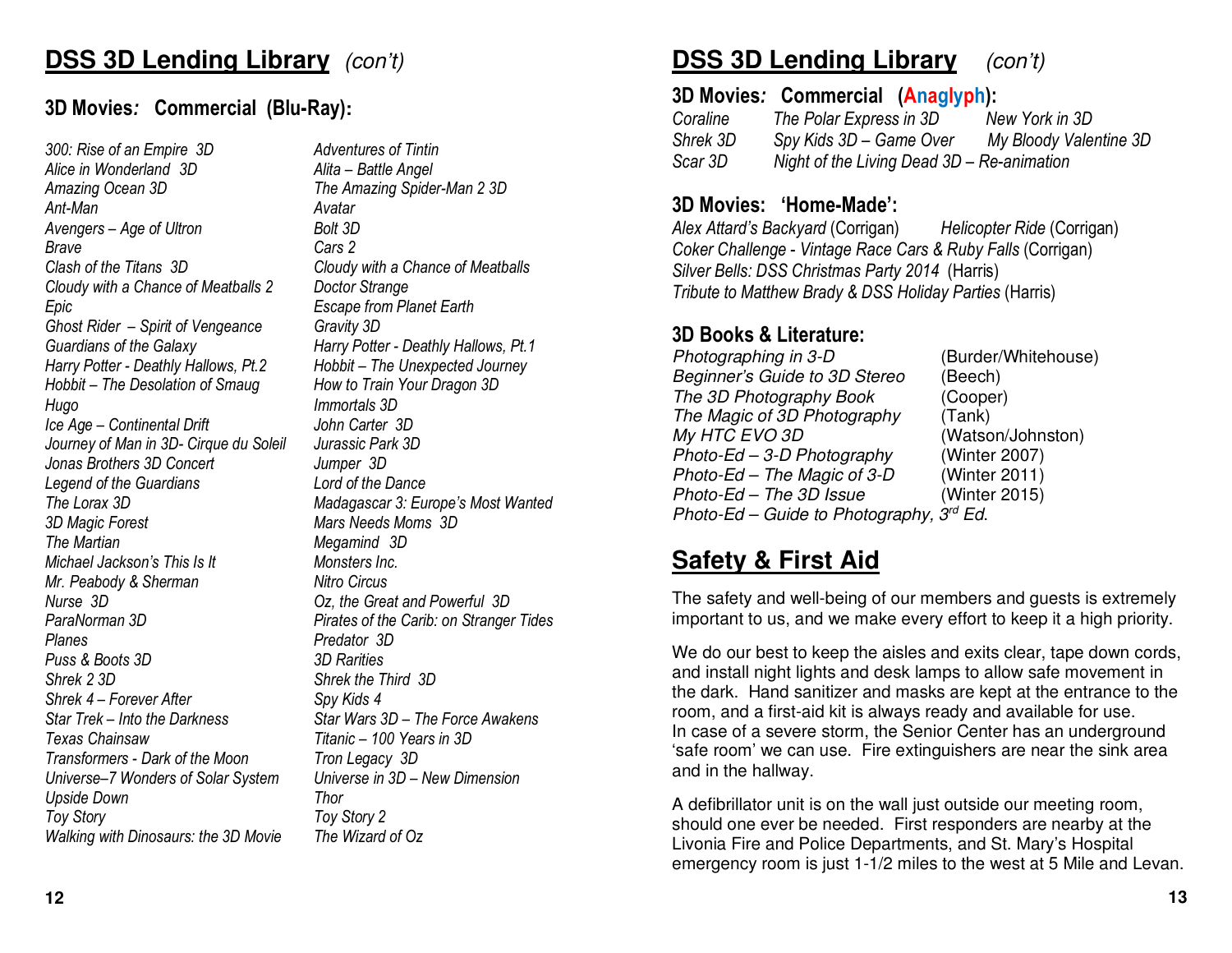### **Detroit Stereographic Society Constitution**

#### **Article I - Name**

This organization shall be called the Detroit Stereographic Society.

#### **Article II - Aims**

The aim of the club shall be the promotion of stereoscopic photography through the association of its members for study and entertainment.

#### **Article III - Membership**

Any person of good character with an interest in stereoscopic photography is eligible for membership, according to the provisions prescribed in the By-Laws.

#### **Article IV - Officers**

 The officers shall consist of a President, a Vice-President, a Secretary, and a Treasurer, whose duties and manner of election shall be prescribed in the By-Laws.

#### **Article V - Meetings**

Regular meetings of the club shall be held as prescribed in the By-Laws. All meetings shall be conducted in a business-like manner.

#### **Article VI - Amendments**

**Section 1.** Any proposed changes of this Constitution may be presented by either a majority vote of the officers or by seven or more members.

 **Section 2**. Such proposed changes must be presented in writing at a business meeting of the club and be signed by the sponsors. It shall then be tabled until the following regular meeting, when it shall be voted upon. The proposed changes shall require at least a twothirds affirmative vote of the members present.

#### **Article VII - Adoption**

The Constitution and accompanying By-Laws shall be considered adopted when they have been approved by two-thirds or more persons present at an open meeting called for that purpose who have paid the yearly dues specified in the By-Laws.

> This update of the Constitution and By-Laws is effective beginning with the 2002-2003 season

### **By-Laws of the Detroit Stereographic Society**

#### **Article I - Membership**

Any person of good character with an interest in stereo photography, upon payment of the annual dues shall be declared a member of the club. Any member whose dues are in arrears three months or more shall be automatically dropped.

#### **Article II - Dues**

The annual dues shall be determined by the Executive Board.

#### **Article III - Election of Officers**

**Section 1.** The June meeting shall be designated the club's annual business meeting, at which officers shall be elected. During the second month previous to the annual business meeting (the April meeting), the President shall appoint a Nominating Committee to present the slate of nominees at the meeting preceding the annual business meeting.

**Section 2.** Such nominations shall be received at the meeting preceding the annual business meeting (the May meeting), and additional nominations may be made from the floor.

**Section 3.** All nominees shall be asked if they are willing to serve if elected.

**Section 4.** At the annual business meeting (in June), the President shall call for a voice vote.

**Section 5**. The candidates receiving the highest number of votes shall be declared elected, and shall take office immediately upon conclusion of the meeting.

#### **Article IV - Duties of Officers**

**Section 1.** The President shall preside at all regular and special meetings of the club, serve as chairman of the Executive Board, and administer the affairs of the club with the assistance of the Executive Board. He shall appoint all committee chairmen, and shall approve all bills before their payment and all official matter to be published. He shall endeavor to assume active leadership of the club at all times.

**Section 2.** The Vice-President shall preside at all meetings in the absence of the President, and shall assume the duties of that office in the event of death or resignation. He shall be chairman of the program committee**.**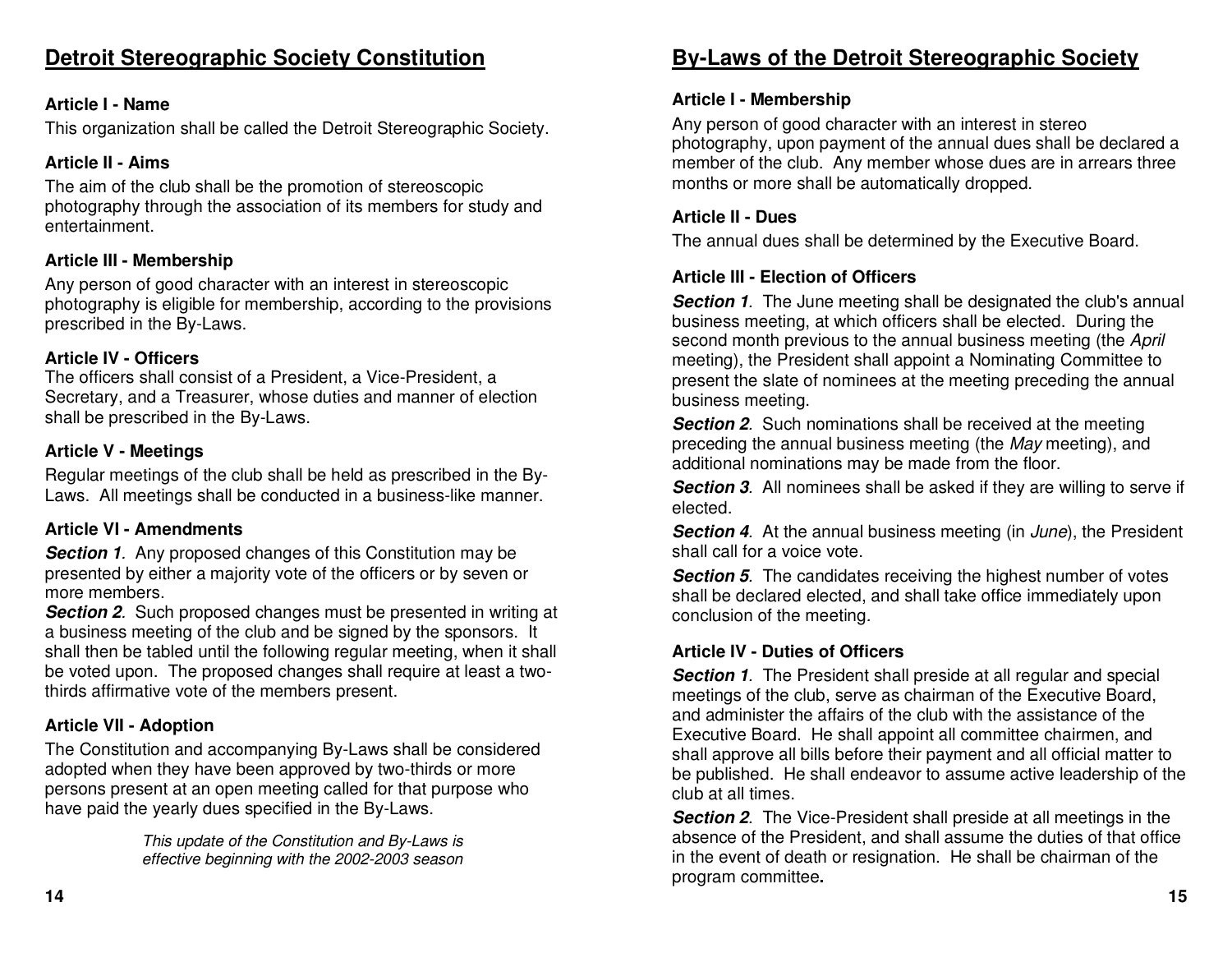### **By-Laws of the Detroit Stereographic Society** *(con't.)*

**Section 3.** The Secretary shall keep a record of proceedings of all regular and special meetings. He shall send out calls for special meetings and carry on and keep a file of the correspondence of the club. He shall maintain a complete list of current membership, and shall present applications for membership which come to him for acceptance or rejection. He shall fulfill any other duties not specified above which are usually incumbent upon that office. **Section 4**. The Treasurer shall act as custodian for all club funds, depositing them in one or more banking institutions approved by the Executive Board. He shall send out bills for dues and acknowledge their receipt, and pay all bills authorized by the President, keeping a detailed account of all receipts and disbursements. He shall make a semi-annual written report to the club of the condition of the treasury, and shall present the books, accounts, vouchers, and an annual statement to the auditing committee.

 **Section 5**. The Executive Board shall consist of the four officers above, plus the past President and Chairman of the Membership, Program and other committees as there shall be.

**Article V – Committees** [ Rescinded – 06/22 (vote pending) ]

#### **Article VI - Meetings**

**Section 1.** Meetings shall be held each month on a regular basis from September to June, inclusive.

 **Section 2**. The June meeting shall be designated as the club's annual business meeting for the election of officers and as the last meeting of the club's fiscal year.

 **Section 3**. Special meetings shall be called by the President at his discretion, upon reasonable notice.

#### **Article VII - Life Membership**

Life Membership may be awarded to any member in good standing who has exhibited continued outstanding service to the Detroit Stereographic Society and stereo photography in general. Life Membership shall be limited to three (3) living members, and dues payment shall no longer be required. Nomination shall be by the society's Executive Board. Admission to Life Membership will be voted on by secret ballot by the general membership at the meeting following the nomination. Life Members may function as special advisors to the Executive Board, and are invited to attend all Executive Board meetings in a non-voting capacity.

### **DSS Discussion Group is Now Online**

A DSS online discussion group has been created at groups.io, with the help of George Themelis. This email discussion group allows members to send a single email to every club member who joins the group, and to receive all the emails that come from the group.

When you join, you can select how you prefer to receive the emails (individually, or as a daily digest), and you can mute a topic, start a new discussion, or opt out of receiving any messages at any time.

You can also go online and read any of the messages sent to the group. We have already had a number of postings about our judging system, hybrid meetings, club competitions, and how to use the discussion list. Each subject has its own thread online.

You can subscribe by sending an email to this address: Detroit3d+subscribe@groups.io

Once you are subscribed, you can then send messages to this address: detroit3d@groups.io

Emails will be read by all the members who have opted to receive email, and replies go to all members on the list. You do not need to respond if you just want to see what the club is discussing.

We encourage all of our members to join the discussion group. Let us know your ideas!

### **Current DSS Honorary Life Members**

| Steve Kiesling     | 2003 | Dennis Green | 2014 |
|--------------------|------|--------------|------|
| Dennis Hanser 2004 |      |              |      |

### **Past DSS Honorary Life Members**

| <b>Isadore Berger</b>  | 1957 | Al Mendrala         | 1971 |
|------------------------|------|---------------------|------|
| <b>William Buckley</b> | 1957 | Eli DeVergilio      | 1982 |
| L.B. Dunnigan          | 1957 | <b>Richard Drue</b> | 1982 |
| Andy Kurnik            | 1957 | <b>Billy Turner</b> | 1994 |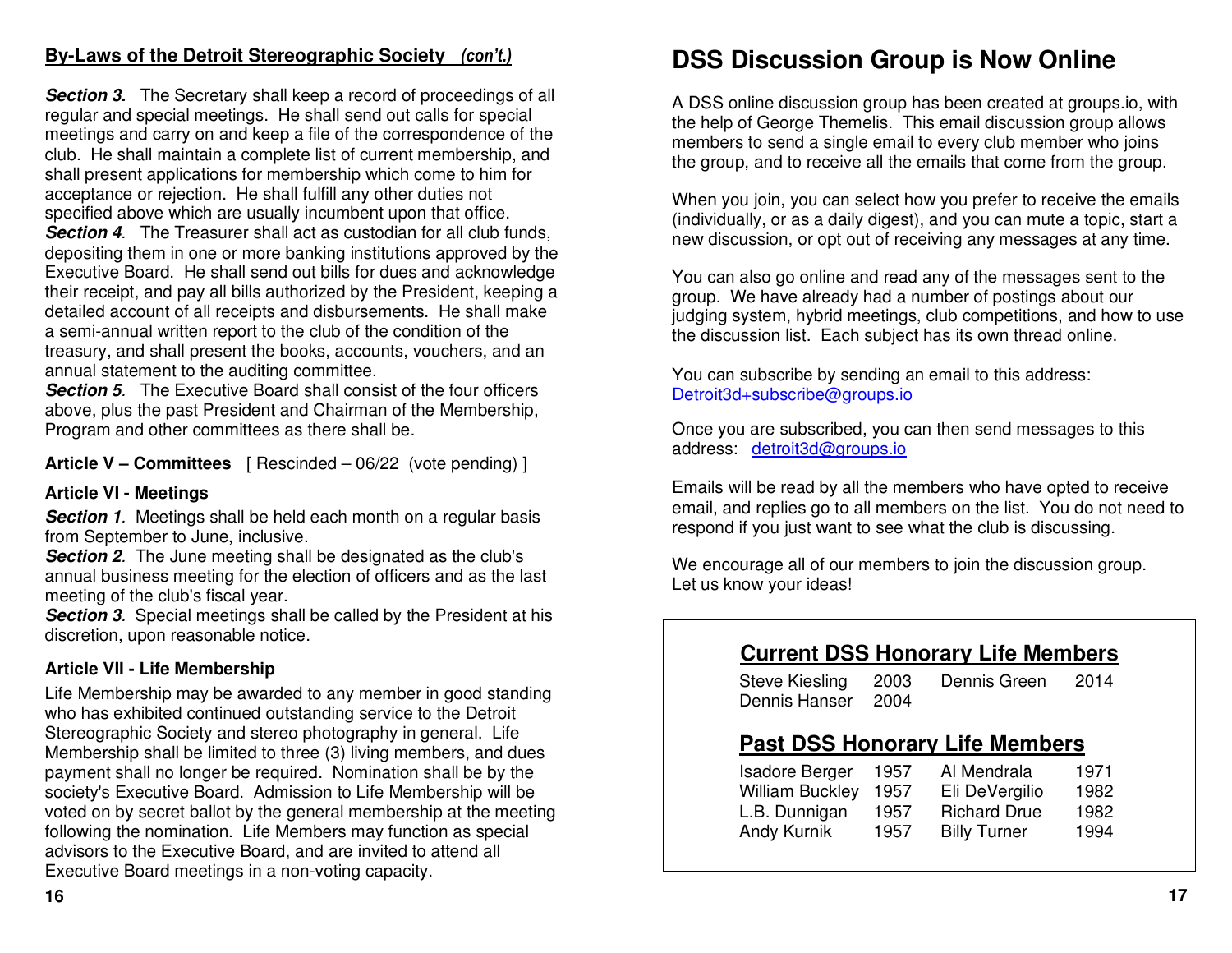### **International 3D Organizations**

In addition to the Detroit Stereographic Society, there are other 3D organizations that you may want to consider joining, just as the DSS itself is a member club of several of the following prominent 3D groups:

#### **The National Stereoscopic Association (NSA)**

 The NSA began in 1974 as an organization dedicated primarily to collectors of stereoviews, and has since grown into the world's largest 3D organization, active in both traditional and modern forms of stereo imagery. They publish Stereo World, an excellent bi-monthly magazine. The next annual national convention (or "3D-Con") is scheduled to be held in Tacoma, Washington, from August 1-8, 2022. Future conventions are being considered for Buffalo (2023) and Wichita (2024).

#### **The Stereoscopic Society of America (SSA)**

 The SSA's roots go back to 1893, when England's Stereoscopic Society began. The American Branch was organized in 1919, circulating original stereoviews among those in the various 'circuits'. In 1951, stereo slides were added, and now "Cyber Circuits" are also part of the mix. The SSA affiliated with the NSA in 1977, so NSA membership is a requirement to become an SSA member and to join one or more of the folio groups.

#### **The International Stereoscopic Union (ISU)**

 Founded in 1975, the ISU is a world-wide 3D group, with over 1000 members from over 40 countries. Focusing on modern stereo imagery, they publish Stereoscopy bimonthly, and hold an international 'congress' every other year. The next Congress will be held in Cesky Krumlov, the Czech Republic, September 13-19, 2022.

#### **The Photographic Society of America (PSA)**

 The PSA has a 3D Division, and their monthly publication The PSA Journal contains news and occasional features related to stereo photography. They recognize several annual 3D competitions and exhibitions, including our own DISE, and offer useful services for both 2D and 3D photographers. The 2022 annual convention will be held in Colorado Springs, Colorado, September 20-24.

All of these groups can add additional resources, benefits, and opportunities to your involvement with stereo photography, and we invite you to consider becoming a member of one or more of them, along with your membership in the DSS. For more information, see the section on "Other Competition Opportunities" (pages 8-9), and use the links on the back cover to visit their websites and see if joining them would be beneficial to you.

### **General Rules for Monthly Competitions**

- 1. All members other than Associate Members are eligible to take part in the monthly competitions.
- 2. The original image must be made by the entrant, either on photographic emulsion or acquired digitally.
- 3. Entrants are permitted to enhance or modify the image as desired, as long as the original photographic content dominates in the final image. In all cases, the assignment subject should be obvious and prominent in the image.
- 4. A maximum of three images may be entered each month.All entries must be the work of the entrant only.
- 5. Any image which has either been awarded a ribbon in a previous Detroit Stereographic Society competition, or which is so similar as to be almost identical, is not eligible.
- 6. Entrants need not be present to take part in the competitions. Online entries must be received by 3pm on the Sunday before the meeting, to the club Awards Chair or Newsletter Editor. Entrants are responsible for confirming receipt of the entry files.
- 7. Entries will be judged on both artistic merits (composition, originality, lighting, depth, etc.) technical merits (exposure, sharpness, alignment, etc.), use of 3D, and adherence to topic.
- 8. All entries may be used for club purposes unless the maker specifically notifies the Newsletter Editor otherwise.

### **Camera Loan Program**

The club has stereo cameras available for loan or sale, both film-based and digital. We currently have a Kodak Stereo camera, a Stereo Realist (f3.5), a NimsLo stereo camera, and Fuji W1 and W3 units available to loan. These provide a great opportunity to give 3D photography a try! Interested members should contact Dennis Green for additional information.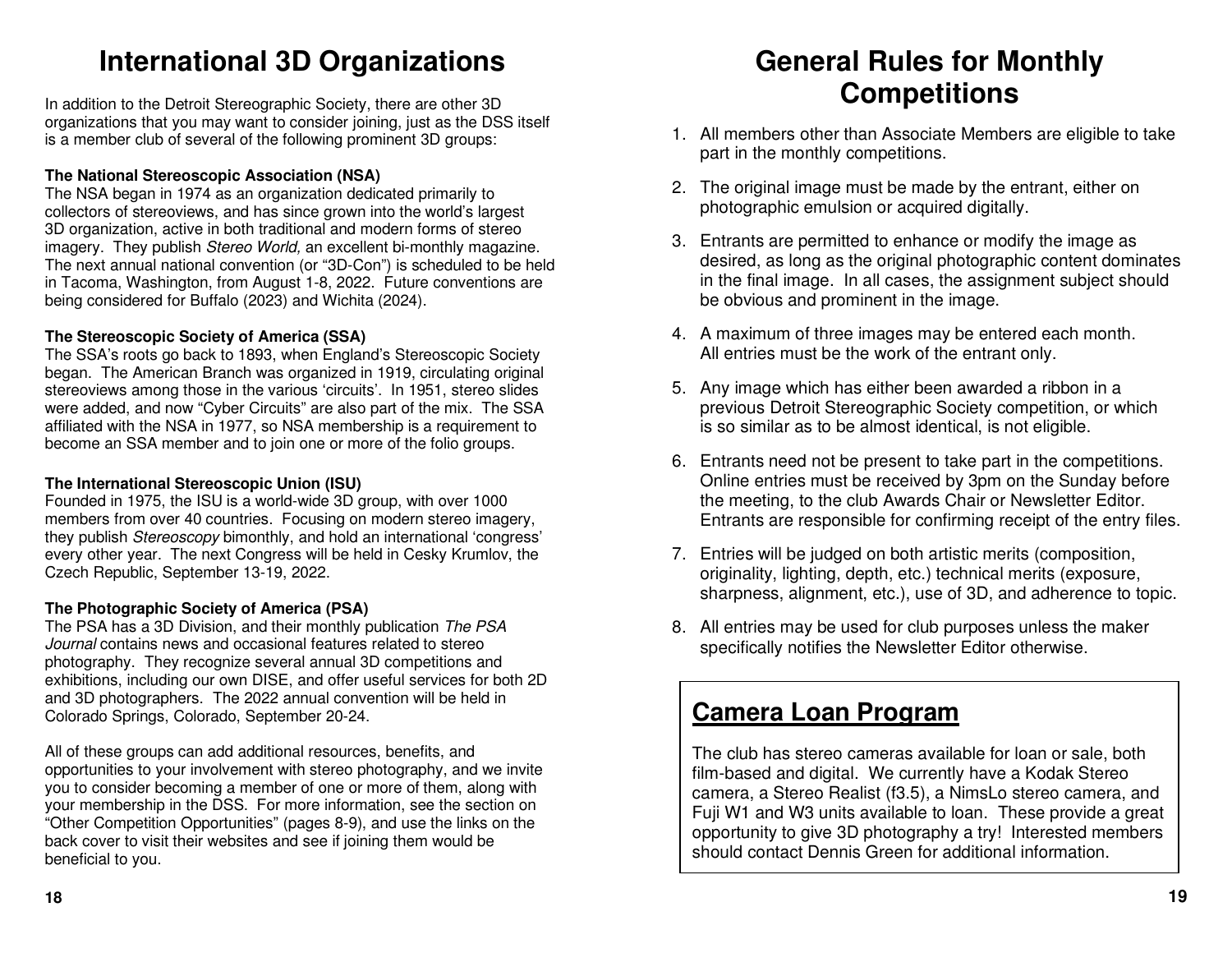### **DSS Entry Requirements For Digital Competitions**

#### **Image Capture**

 Any of the many methods of capturing a digital stereo image for entry in club competition are acceptable, as long as the image is properly formatted for projection prior to entering the image.

#### **Helpful Software**

StereoPhoto Maker (SPM) is available as a free download at http://stereo.jpn.org/eng/stphmkr/. We recommend that you use this (or a similar) program to prepare your digital stereo image files. Some SPM "Quick Tips" are available on the DSS club website. Just go to http://Detroit3D.org/ and click on "How To...". There is also a good beginners guide for using SPM by David Starkman at http://stereo.jpn.org/eng/stphmkr/spmbeginnersguideillustrated.pdf

#### **Formatting Your Entries**

 Format your entries as single "Side by Side" .jpg images, not "Left and Right" or "Anaglyph". The left image should be positioned on the left side, and the right image on the right.

The projection system we use can accept image file resolutions up to 3840 x 2160 (4K), but note that the native resolution of the projector is 1920 x 1080 (2K, or 'HD').

#### **File Names for your Entries**

 Each of your entries needs a separate file name similar to this: yyyymmdd-entry number-last name-first name-title. (for example, 20221109-2-Huberty-Al-Nova Scotia Coastline). The yyyymmdd number should correspond to the date of the meeting in which the image is entered. The entry numbers will determine the order in which your images appear in the competition (-1 for the first entry, -2 for the second, etc.). Note: Four hyphens (-) are required in the filename, and *must* be included. (And *please* – no commas!)

#### **Submitting Your Entries**

 Submit your files to either the Awards Chair or the Newsletter Editor by no later than 3pm local time on the Sunday before the meeting. Names and email addresses can be found on the Club Contacts list at the beginning of this Handbook. It is the responsibility of the entrants to confirm that the image files have been successfully received after submission for entry.

### **Scoring and Awards for DSS Monthly Competitions**

1. Ribbons will be awarded to the top-scoring images each month, not to exceed a maximum of 40%, unless stopping at the previous summary score level would cause fewer than 25% of the entries to receive awards. When a judge has scored a "0" (zero) to indicate that they entered that particular image, this "0" will be replaced with the middle score of the remaining 3 judges. These four scores will be added together to form the summary (total) score for that image.

2. Entrants will accumulate points during the year for each image awarded a ribbon, according to the following scale:  $1<sup>st</sup>$  place = 5 points;  $2^{nd}$  place = 4 points;  $3^{rd}$  place = 3 points; and Honorable Mention = 2 points. One point will be awarded to each entry not winning a ribbon in competition. Awards will be given at the end of the year for the members with the highest point totals,

3. Images awarded a  $1<sup>st</sup>$ ,  $2<sup>nd</sup>$ ,  $3<sup>rd</sup>$  place, or Honorable Mention ("HM") ribbon in the monthly club competitions will be eligible for the "Image of the Year" award. The top 10% of the remaining entries will receive an Honorable Mention award. The number of HM entries may need to be limited in certain circumstances.

The Billy Turner "Best Premiere" Award will be given annually for the new member with the highest point total in the monthly competitions. The "Rising Star" award for most improved member will also be awarded when warranted. (See pages 22-23 for rules.)

In addition, 'Full Participation' awards will be presented annually to all members who enter images in all nine monthly competitions.

### **2021-2022 Annual Award Recipients**

| <b>High Point winner:</b>         | Dennis Hanser      |  |
|-----------------------------------|--------------------|--|
| <b>Best Premiere winner:</b>      | <b>Gemal Seede</b> |  |
| <b>Rising Star winner:</b>        | Paul Gauche        |  |
| Image of the Year winner:         |                    |  |
| Rick Shomsky - "Fountain at Dusk" |                    |  |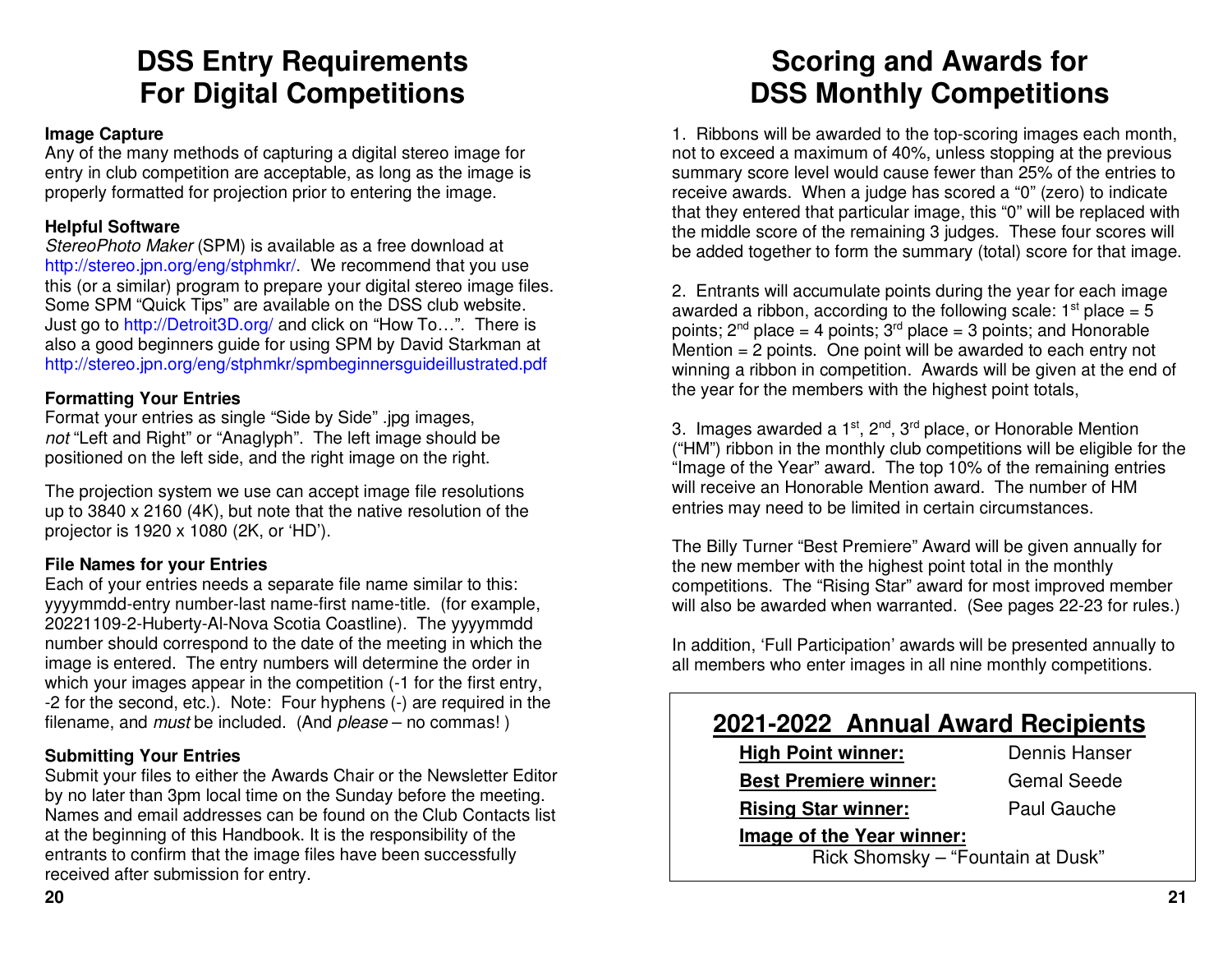### **"Best Premiere" Award Rules**

1. The Billy Turner "Best Premiere" award is intended to recognize and honor the new DSS club member who has earned the highest number of points in the first season in which they submit images into the club competition.

2. If the member did not start submitting entries until after the first competition of the year, he/she may be eligible either that year or in their first full season in the club. [Example: a member joining the competitions in November 2020 and submitting images in the 2020-2021 season would also be eligible in the 2021-2022 season.]

3. The award may not be won more than once by any member.

4. In case of a tie in total points, the award will go to the member with the most total ribbon points. If that is also equal, the one with the most ribbons in the highest award category wins the award.

Example: John and Jane both submit 10 entries during the year (one point is given for each of their four images that did not win a ribbon). Here are their scores:

| John's Ribbons                  | Jane's Ribbons                  |
|---------------------------------|---------------------------------|
| Two 2nd Place $= 8$ points      | Three 2nd Place = $12$ points   |
| Two 3rd Place = $6$ points      | No 3rd Place = $0$ points       |
| Two $HMs = 4$ points            | Three $HMs = 6$ point           |
| Total Ribbon Pts. $=$ 18 points | Total Ribbon Pts. $=$ 18 points |
| Total Points = $22$ points      | Total Points $= 22$ points      |

Being tied in total points and ribbon points, the tie breaker is the number of 2nd Place ribbons they each won (Jane wins the award).

### **"Best Premiere" Winners**

| '02-'03 Rusty Soderberg  | '11-'12 John Forshee   |  |
|--------------------------|------------------------|--|
| '03-'04 Barb Gauche      | '12-'13 Mary Taitt     |  |
| '04-'05 Paul Gauche      | $'13-'16$ (no winners) |  |
| '05-'06 Sandra Bejster   | '16-'17 Walter Wolff   |  |
| '06-'07 Max Tedford      | $'17-'18$ (no winner)  |  |
| '07-'08 Hal Rodner       | '18-'19 Rich Grubola   |  |
| '08-'09 Elizabeth Kircos | '19-'20 Jon Nachman    |  |
| '09-'10 Jim Forshee      | '20-'21 Ursula Drinko  |  |
| '10-'11 David Smith      | '21-'22 Gemal Seede    |  |

## **"Rising Star" Award Rules**

1. The "Rising Star" award is intended to recognize and honor the eligible DSS club member who has demonstrated the most improvement as a stereographer. This will be determined by comparing the number of ribbons won in the current season's monthly club competitions against the number of ribbons won by that member during the most recent previous full season. The member with the greatest increase in ribbons won shall be declared the winner of the club's "Rising Star" award.

2. A 'full season' is defined as one where the member has earned at least 10 points in the club competitions. See the 'Scoring and Awards' section for point allocations (page 21, item #2)

3. The winner must have won a minimum of 4 ribbons in the current season.

4. Life Members and previous or current winners of the High Point (or Helin) Award are not eligible for this award.

5. If a member has previously won this award, their ribbons won in the current season must be compared to their highest ribbon total for all prior years of participation in club competitions.

6. In case of a tie, the award will go to the member who has not previously won this award. If there is still a tie, the award goes to that person with the most ribbons won in the current season.

| "Rising Star" Winners |                         |  |                               |
|-----------------------|-------------------------|--|-------------------------------|
|                       | '00-'01 Martha Dombeck  |  | '12-'13 Bob Niemczewski       |
|                       | '01-'02 Robert Grant    |  | '13-'14 David Smith           |
|                       | '02-'03 Dennis Green    |  | '14-'15 Derek Gee, Mary Taitt |
|                       | '03-'04 Bill Battishill |  | '15-'16 David Smith           |
|                       | $'04-'07$ (no winners)  |  | '16-'17 Rick Shomsky          |
|                       | '07-'08 Al Huberty      |  | '17-'18 Larry Low             |
|                       | '08-'09 Jerry Landwehr  |  | '18-'19 Keith Taitt           |
|                       | '09-'10 Hal Rodner      |  | '19-'20 Rich Grubola          |
|                       | $'10-'11$ (no winner)   |  | $'20-'21$ (no winner)         |
|                       | '11-'12 David Goings    |  | '21-'22 Paul Gauche           |
|                       |                         |  |                               |